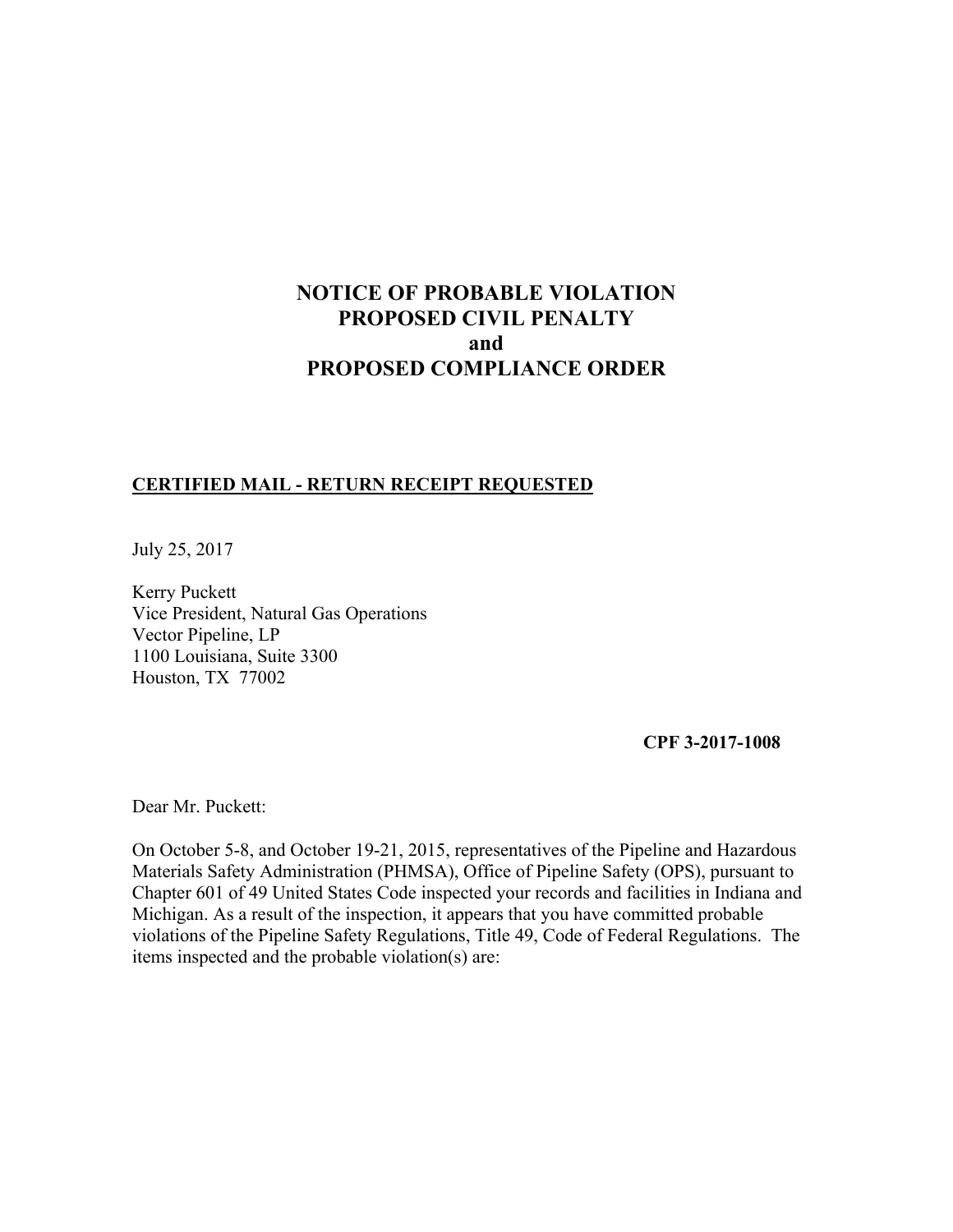### **1. § 192.167(a)(4) Compressor stations: Emergency shutdown.**

**(a) Except for unattended field compressor stations of 1,000 horsepower (746 kilowatts) or less, each compressor station must have an emergency shutdown system that meets the following:** 

**(1)...** 

**(4) It must be operable from at least two locations, each of which is: (i) Outside the gas area of the station;** 

**(ii) Near the exit gates, if the station is fenced, or near emergency exits, if not fenced; and** 

**(iii) Not more than 500 feet (153 meters) from the limits of the station....** 

Vector Pipeline failed to have an emergency shutdown system (ESD System) at a fenced compressor station that was operable from at least two locations, each of which was outside the gas area of the compressor station and near the station's exit gates. Athens Compressor Station in Athens, Michigan, had an ESD System that was operable at each door of the compressor building and inside the MCC/Control Building. The nearest exit gate to the compressor building was approximately 66 feet from the switch at the southwest door; however, this switch was not outside the gas area. ESD switches installed at or near the compressor building were not outside the gas area. The piping and equipment in that building were used to transport gas, which could ignite if a leak or failure occurred.

# **2. §192.465(d) External corrosion control: Monitoring.**

**(a) …..** 

# **(d) Each operator shall take prompt remedial action to correct any deficiencies indicated by the monitoring.**

Vector failed to take prompt remedial action to correct deficiencies indicated by monitoring. During the inspection, several test point readings were missing over multiple years. Follow-up work did not take place until after the 2015 inspection.

Specifically:

- CP test point at MP 247.1858 (Enbridge FLX) could not be located in 2013, 2014, and 2015. An update was given stating that it is now electrically connected with Enbridge and can be taken off the repair list.
- CP test point at MP 265.0394 (Michcon FLX) could not be located in 2013, 2014, and 2015. It was stated during the inspection that this test lead is now on the list for repair.
- CP test point at MP 332.9769 (Great Lakes FLX) was found to have bad test leads in 2013, 2014, and 2015. This was repaired 10/29/15.
- CP test point at MP 18.0159 ( $88<sup>th</sup>$  Ave) was found to have bad test leads in 2013 and 2014. This test point was repaired by the 9/3/2015 survey.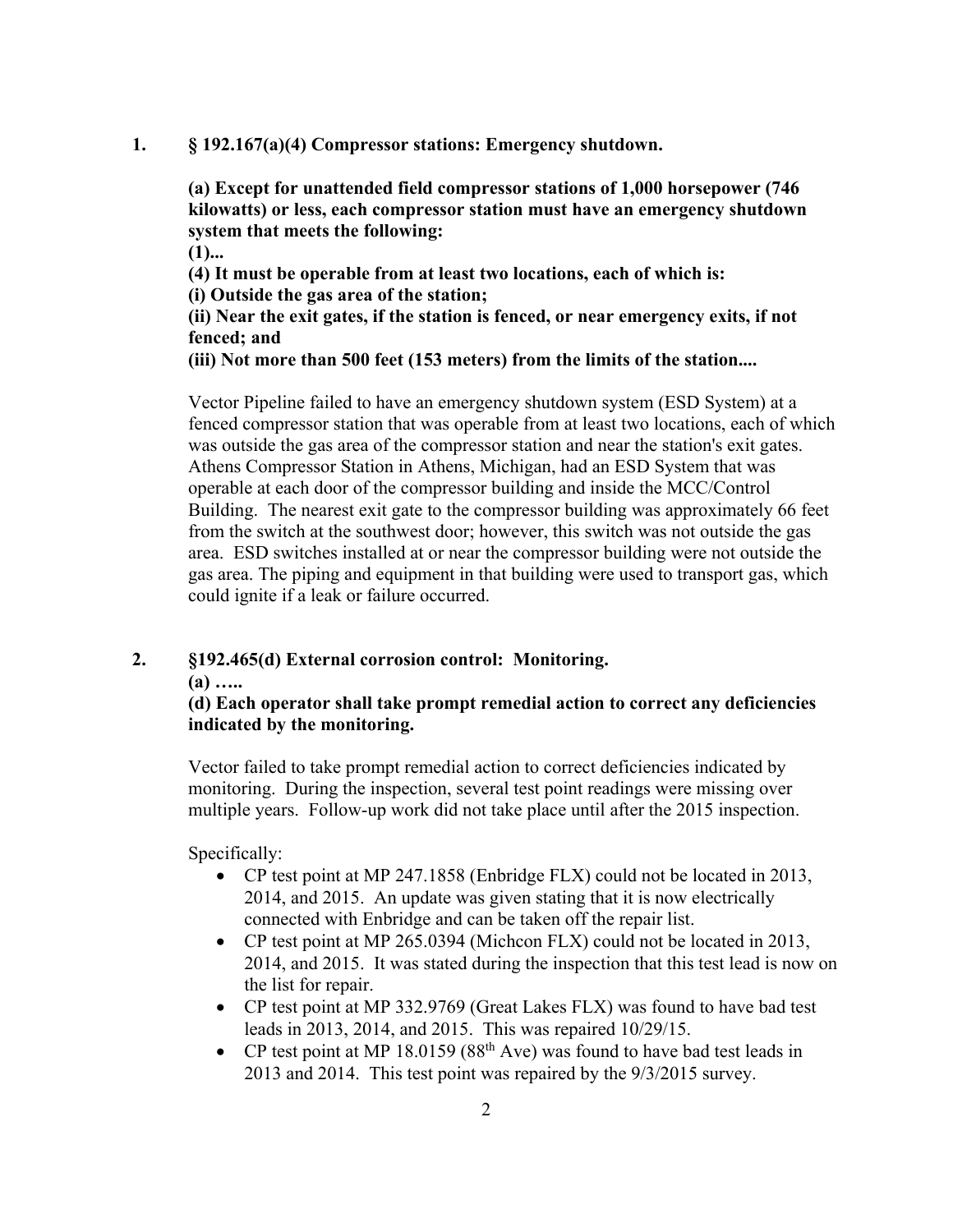CP test point at MP 21.8008 (Sunset Drive) was found to have bad test leads in 2013 and 2014. This test point was repaired by the 9/3/2015 survey.

These are violations of 192.465(d) as prompt remedial action was not taken.

### **3. §192.603 General provisions.**

### **(a) …..**

# **(b) Each operator shall keep records necessary to administer the procedures established under §192.605.**

Vector failed to document the periodic review of work done by its personnel to determine the effectiveness and adequacy of the procedures used in normal operation and maintenance and modification of its procedures. There is no formal documentation to show evidence that a periodic review of work done by operator personnel to determine the effectiveness and adequacy of procedures as per 192.605(b)(8) was performed. Vector's O&M manual, section 1.1.3.1 states that "the work done by operating personnel will be reviewed periodically by the Review Team to determine the adequacy and effectiveness of procedures used in normal operations and maintenance and for controlling abnormal operations," but documentation of this review could not be provided during the inspection. This is a violation of 192.603(b).

# **4. §192.935 What additional preventive and mitigative measures must an operator take?**

**a) General requirements. An operator must take additional measures beyond those already required by Part 192 to prevent a pipeline failure and to mitigate the consequences of a pipeline failure in a high consequence area. An operator must base the additional measures on the threats the operator has identified to each pipeline segment. (See § 192.917) An operator must conduct, in accordance with one of the risk assessment approaches in ASME/ANSI B31.8S (incorporated by reference, see § 192.7), section 5, a risk analysis of its pipeline to identify additional measures to protect the high consequence area and enhance public safety. Such additional measures include, but are not limited to, installing Automatic Shut-off Valves or Remote Control Valves, installing computerized monitoring and leak detection systems, replacing pipe segments with pipe of heavier wall thickness, providing additional training to personnel on response procedures, conducting drills with local emergency responders and implementing additional inspection and maintenance programs.** 

During the inspection, Vector was unable to provide information on additional preventive and mitigative measures considered or taken for each pipeline segment in a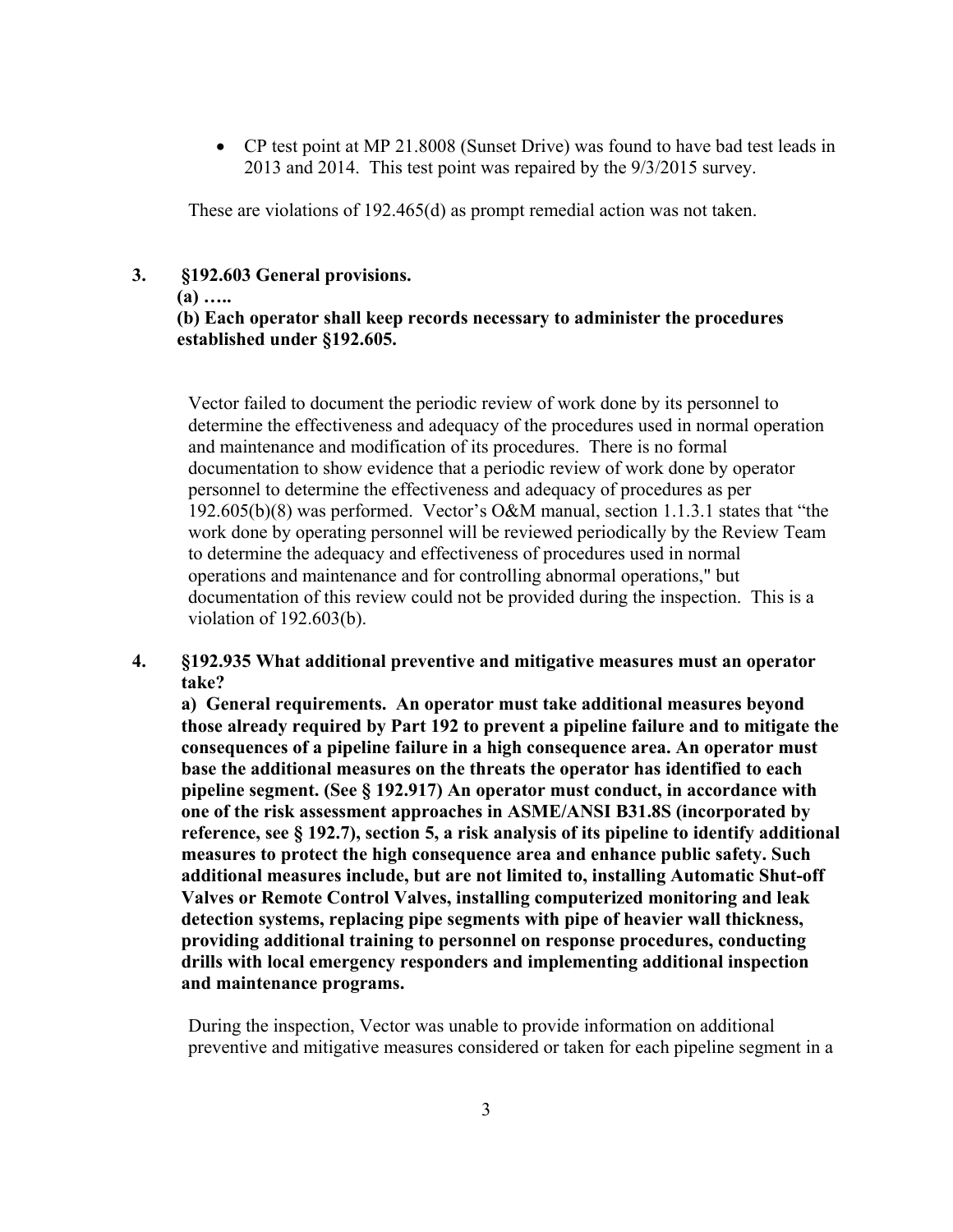high consequence area, beyond those already required by Part 192. Vector subsequently stated that their Integrity Management Plan would be re-written by the second quarter of 2016.

### Proposed Civil Penalty

Under 49 United States Code, § 60122, you are subject to a civil penalty not to exceed \$200,000 per violation per day the violation persists up to a maximum of \$2,000,000 for a related series of violations. For violations occurring prior to January 4, 2012, the maximum penalty may not exceed \$100,000 per violation per day, with a maximum penalty not to exceed \$1,000,000 for a related series of violations. The Compliance Officer has reviewed the circumstances and supporting documentation involved in the above probable violation(s) and has recommended that you be preliminarily assessed a civil penalty of \$35,800 as follows:

| Item number | <b>PENALTY</b> |
|-------------|----------------|
|             | \$20,300       |
|             | \$15,500       |

### Warning Items

With respect to item 4 we have reviewed the circumstances and supporting documents involved in this case and have decided not to conduct additional enforcement action or penalty assessment proceedings at this time. We advise you to promptly correct this item. Failure to do so may result in additional enforcement action.

### Proposed Compliance Order

With respect to item 1 pursuant to 49 United States Code § 60118, the Pipeline and Hazardous Materials Safety Administration proposes to issue a Compliance Order to Vector Pipeline, LP. Please refer to the *Proposed Compliance Order*, which is enclosed and made a part of this Notice.

#### Response to this Notice

Enclosed as part of this Notice is a document entitled *Response Options for Pipeline Operators in Compliance Proceedings*. Please refer to this document and note the response options. All material you submit in response to this enforcement action may be made publicly available. If you believe that any portion of your responsive material qualifies for confidential treatment under 5 U.S.C. 552(b), along with the complete original document you must provide a second copy of the document with the portions you believe qualify for confidential treatment redacted and an explanation of why you believe the redacted information qualifies for confidential treatment under 5 U.S.C. 552(b). If you do not respond within 30 days of receipt of this Notice, this constitutes a waiver of your right to contest the allegations in this Notice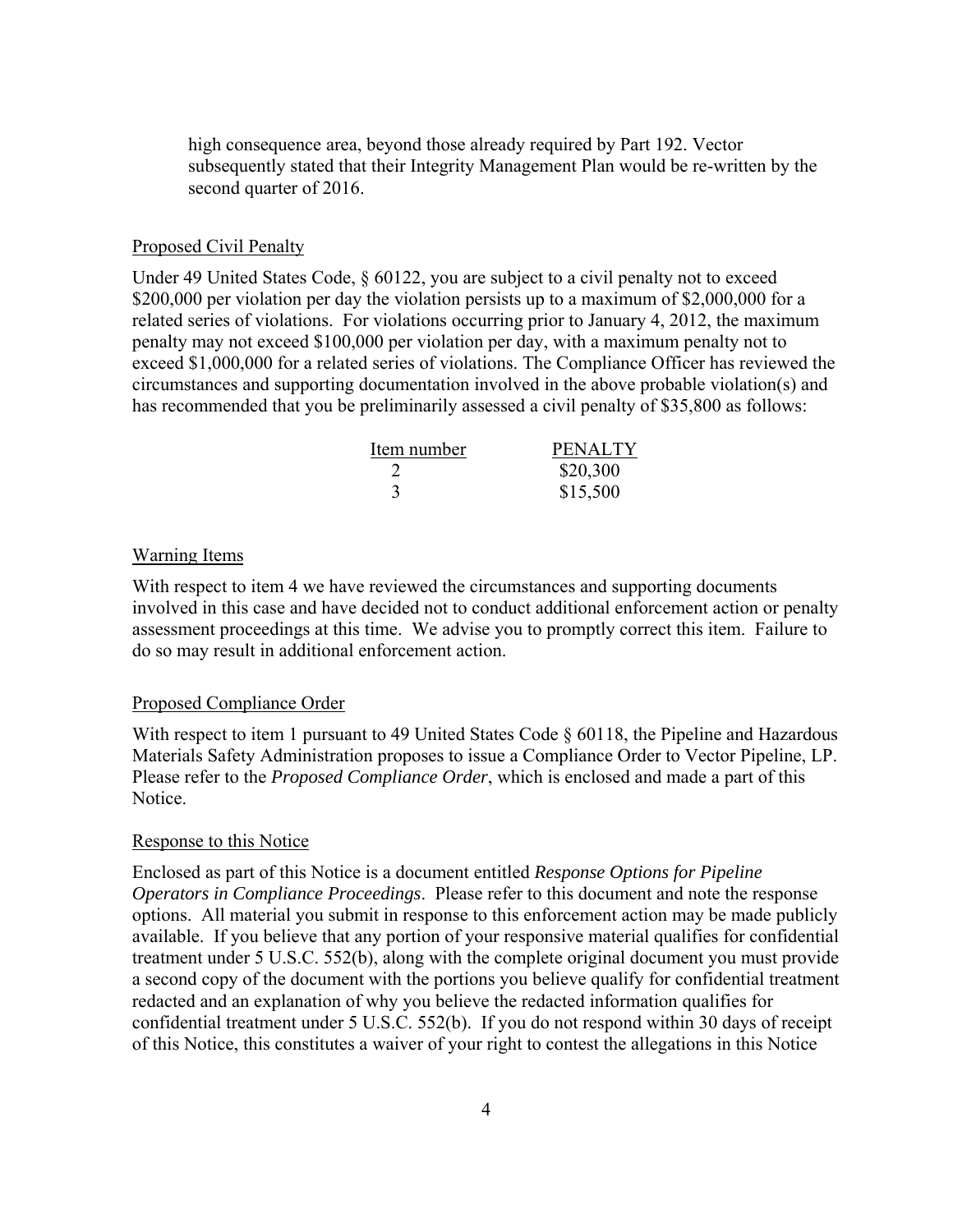and authorizes the Associate Administrator for Pipeline Safety to find facts as alleged in this Notice without further notice to you and to issue a Final Order.

In your correspondence on this matter, please refer to **CPF 3-2017-1008** and for each document you submit, please provide a copy in electronic format whenever possible.

Sincerely,

Allan C. Beshore Director, Central Region, OPS Pipeline and Hazardous Materials Safety Administration

Enclosures: *Proposed Compliance Order Response Options for Pipeline Operators in Enforcement Proceedings*